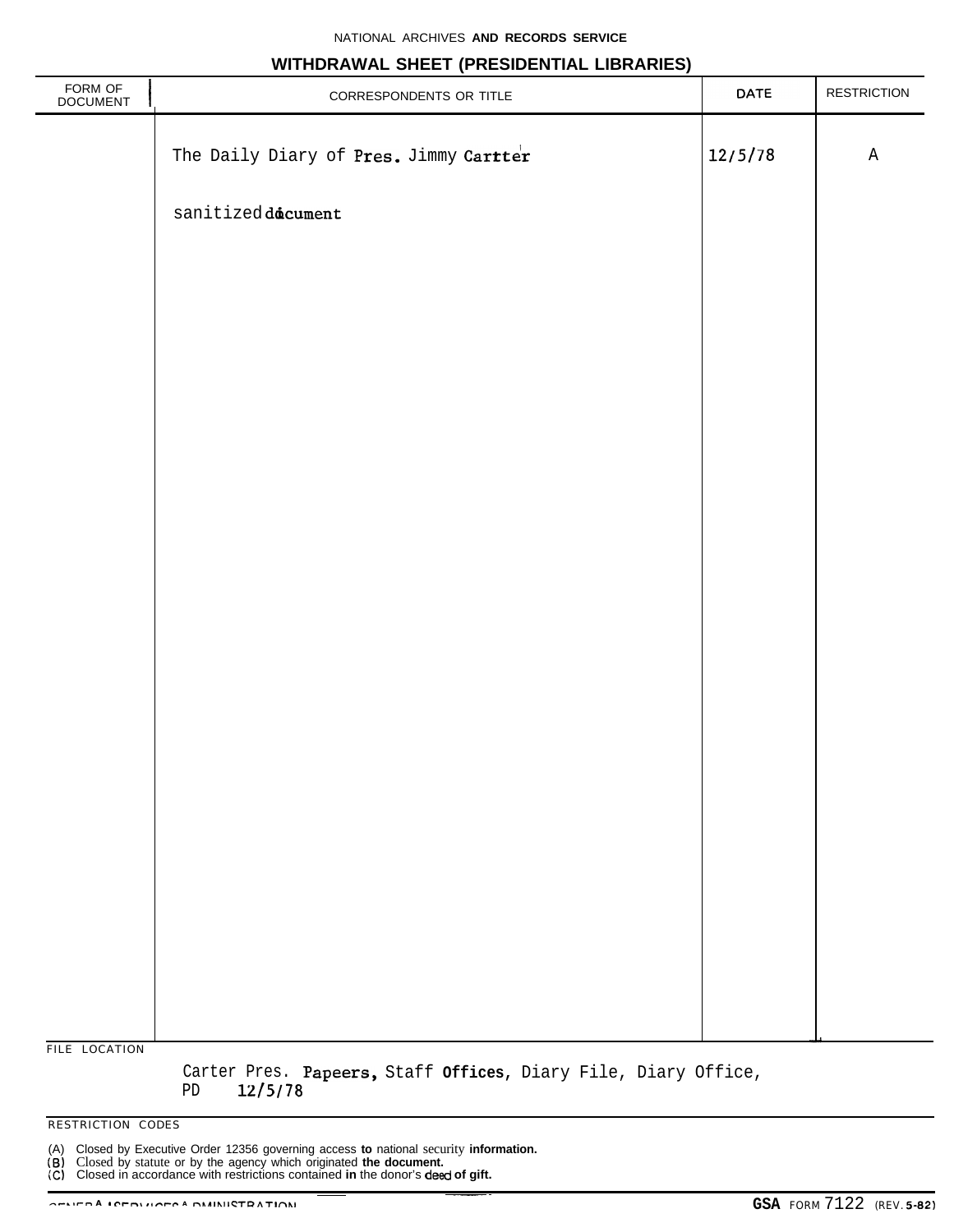## THE WHITE HOUSE

**LOCATION** 

# **THE DAW DlARY OF PREWENT JlMMY CARTER**

DATE (Mo., Day, Yr.)

rHE WHITE HOUSE WASHINGTON, D.C. <u>1978</u>

TIME DAY

 $5:30$  a.m. TUESDAY

|                                                    |                                                    | <b>PHONE</b>             |                                                                                                                                                                                                                                                                                                                                                                  |
|----------------------------------------------------|----------------------------------------------------|--------------------------|------------------------------------------------------------------------------------------------------------------------------------------------------------------------------------------------------------------------------------------------------------------------------------------------------------------------------------------------------------------|
| TIME                                               |                                                    | P=Macd<br>$H = H.c.c'.d$ | <b>ACTIVITY</b>                                                                                                                                                                                                                                                                                                                                                  |
| From                                               | To                                                 |                          |                                                                                                                                                                                                                                                                                                                                                                  |
| 5:30                                               |                                                    | $\mathbf{R}$             | The President received a wake up call from the White House<br>signal board operator.                                                                                                                                                                                                                                                                             |
| 6:04                                               |                                                    |                          | The President went to the Oval Office.                                                                                                                                                                                                                                                                                                                           |
| 6:18                                               | 6:19                                               | $\mathbf{R}$             | The President talked with the secure voice operator of the<br>White House signal board.                                                                                                                                                                                                                                                                          |
| 6:32                                               |                                                    | P                        | The President telephoned Senator Robert C. Byrd (D-West<br>Virginia) in Damascus, Syria. The call was not completed.                                                                                                                                                                                                                                             |
| 6:49                                               | 6:53                                               | R.                       | The President talked with Senator Byrd.                                                                                                                                                                                                                                                                                                                          |
| 6:54                                               | 6:59                                               | $\mathbf{P}$             | The President talked with Secretary of State Cyrus R. Vance.                                                                                                                                                                                                                                                                                                     |
| 7:28                                               | 7:32                                               | $\mathbf P$              | The President talked with the First Lady.                                                                                                                                                                                                                                                                                                                        |
| 8:09                                               | 8:15.                                              | $\mathbb{R}$             | The President talked with Secretary of Energy James R.<br>Schlesinger.                                                                                                                                                                                                                                                                                           |
| 8:15                                               | 8:30                                               |                          | The President met with his Assistant for National Seucrity<br>Affairs, Zbigniew Brzezinski.                                                                                                                                                                                                                                                                      |
| 9:00                                               |                                                    |                          | The President went to the Cabinet Room.                                                                                                                                                                                                                                                                                                                          |
| 9:00                                               | 11:00                                              |                          | The President participated in a meeting to discuss the 1980<br>Budget of the U.S. and to receive budget appeals<br>from the Department of State. For a list of attendees,<br>see APPENDIX "A."                                                                                                                                                                   |
| 11:00                                              |                                                    |                          | The President returned to the Oval Office.                                                                                                                                                                                                                                                                                                                       |
| 11:00<br>11:00<br>11:00<br>11:00<br>11:30<br>11:30 | 11:30<br>11:30<br>11:30<br>12:05<br>12:05<br>12:05 |                          | The President met with:<br>Joseph L. "Jody" Powell, Press Secretary<br>Gerald M. Rafshoon, Assistant for Communications<br>Jerrold L. Schecter, Associate Press Secretary,<br>National Security Council (NSC)<br>Hamilton Jordan, Assistant<br>Walter F. Mondale, Vice President<br>Adm. Stansfield Turner, Director of the Central<br>Intelligence Agency (CIA) |
| 11:30                                              | 12:05                                              |                          |                                                                                                                                                                                                                                                                                                                                                                  |
| 11:30<br>11:30                                     | 12:05<br>12:05                                     |                          | Mr. Brzezinski<br>David L. Aaron, Deputy Assistant for National Security<br>Affairs                                                                                                                                                                                                                                                                              |
| 12:12                                              |                                                    |                          | The President returned to the second floor Residence.                                                                                                                                                                                                                                                                                                            |

GPO + 1777 C-128-197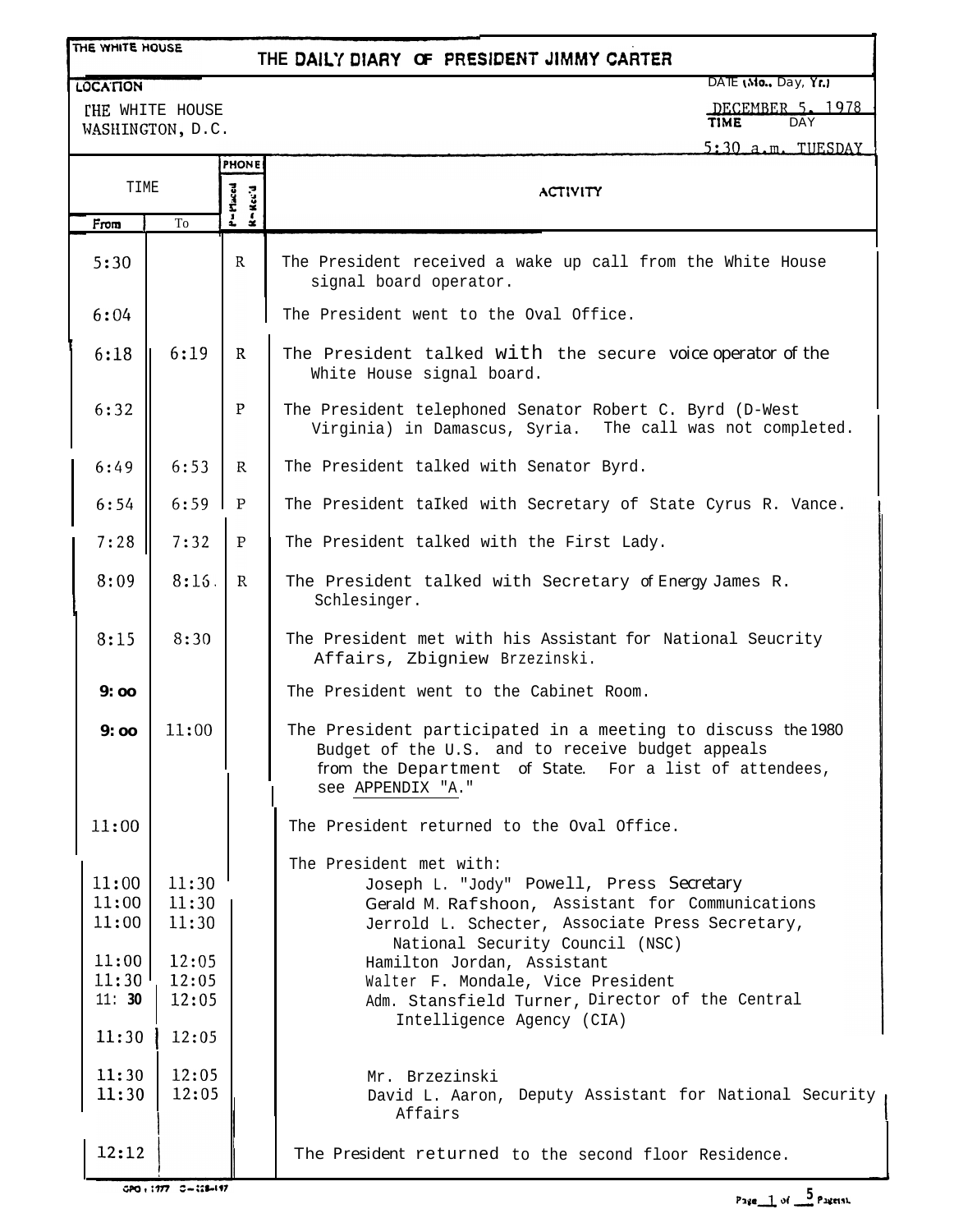#### THE WHITE HOUSE

# **THE DAILY** D!ARY **OF** PRESIDENT JIMMY **CARTEi**

LOCATION

THE WHITE HOUSE WASHINGTON, D.C.

DATE (Mo., Day, Yr.) DECEMBER 5, 1978 TIME DAY 12:20 p.m. TUESDAY

A

|                                     |                      | <b>PHONE</b>       |                                                                                                                                                                                                                                                                               |
|-------------------------------------|----------------------|--------------------|-------------------------------------------------------------------------------------------------------------------------------------------------------------------------------------------------------------------------------------------------------------------------------|
| <b>TIME</b>                         |                      | P – Maced<br>Rec'd | <b>ACTIVITY</b>                                                                                                                                                                                                                                                               |
| From                                | To                   |                    |                                                                                                                                                                                                                                                                               |
| 12:20                               |                      |                    | The President had lunch with:<br>The First Lady<br>Jeff and Annette Carter                                                                                                                                                                                                    |
| 12:43                               |                      |                    | The President returned to the Oval Office.                                                                                                                                                                                                                                    |
| 1:02                                |                      |                    | The President returned to the Cabinet Room.                                                                                                                                                                                                                                   |
| 1:02                                | 1:53                 |                    | The President participated in a meeting to discuss appropria-<br>tions for the Export-Import Bank in the 1980 Budget of the<br>U.S. For a list of attendees, see APPENDIX "B."                                                                                                |
| 1:53                                |                      |                    | The President returned to the Oval Office.                                                                                                                                                                                                                                    |
| 2:17                                |                      |                    | The President went to Room 450 in the Old Executive Office<br>Building (OEOB).                                                                                                                                                                                                |
| 2:17                                | 2:29                 |                    | The President participated in a kick-off program for the<br>Hubert H. Humphrey North-South Scholarship Program.<br>For a list of attendees, see APPENDIX "C."                                                                                                                 |
| 2:29                                |                      |                    | The President returned to the Oval Office.                                                                                                                                                                                                                                    |
| 2:35                                | 2:40                 |                    | The President met for a farewell visit with:<br>Senator Paul Hatfield (D-Montana)<br>Frank B. Moore, Assistant for Congressional Liaison                                                                                                                                      |
| 2:40                                | 2:47                 |                    | The President met for a farewell visit with:<br>Senator James B. Pearson (R-Kansas)<br>Danny C. Tate, Deputy Assistant for Congressional<br>Liaison                                                                                                                           |
| 2:47<br>$2:47$ <sup>1</sup><br>2:47 | 3:15<br>3:15<br>3:15 |                    | The President participated in a meeting to problem's facing<br>the nation's major rice producing states with:<br>Governor David H. Pryor (D-Arkansas) and Senator-elect<br>Jack H. Watson, Jr., Assistant for Intergovernmental<br>Affairs and Cabinet Secretary<br>Mr. Moore |
| 2:55                                | 3:15                 |                    | Bob S. Bergland, Secretary of Agriculture                                                                                                                                                                                                                                     |
| 3:30                                |                      |                    | The President went to the Office of his Appointments<br>Secretary, Phillip J. Wise, Jr.                                                                                                                                                                                       |
| 3:30                                | 3:35                 |                    | The President met with:<br>Griffin B. Bell, Attorney General<br>Philip Jordan, Special Assistant to the Attorney<br>General<br>continued                                                                                                                                      |

Page  $\geq$  of  $\leq$  Pagers).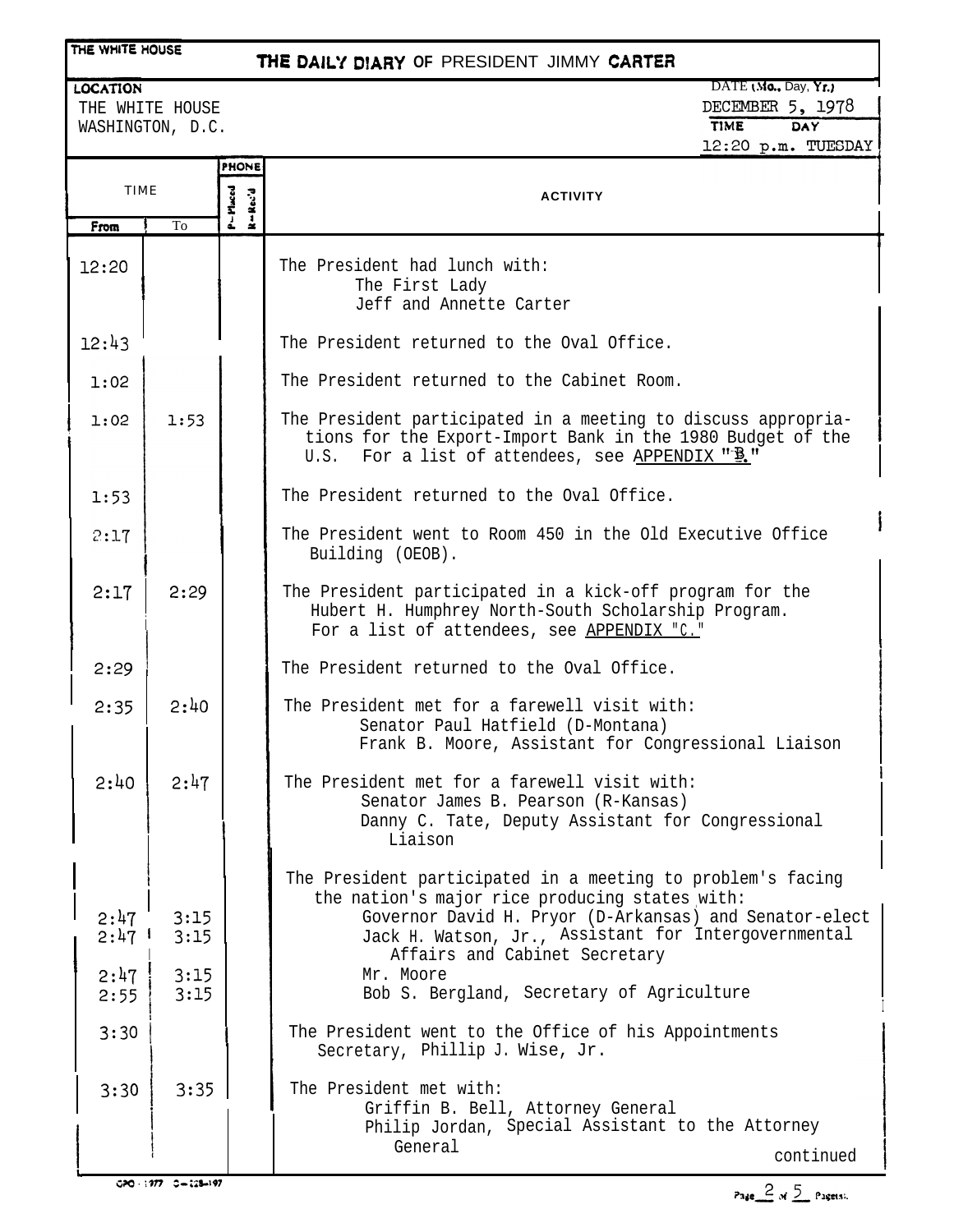| THE WHITE HOUSE<br>THE DAILY DIARY OF PRESIDENT JIMMY CARTER                                                                                       |                                                                  |              |                                                                                                                                                                                              |  |
|----------------------------------------------------------------------------------------------------------------------------------------------------|------------------------------------------------------------------|--------------|----------------------------------------------------------------------------------------------------------------------------------------------------------------------------------------------|--|
| DATE (Mo., Day. Yr.)<br><b>LOCATION</b><br>THE WHITE HOUSE<br>DECEMBER 5.1978<br>WASHINGTON, D.C.<br><b>TIME</b><br><b>DAY</b><br>3:30p.m. TUESDAY |                                                                  |              |                                                                                                                                                                                              |  |
| From                                                                                                                                               | PHONE<br><b>TIME</b><br>P=Placed<br>Rec'd<br>$\frac{1}{2}$<br>To |              | <b>ACTIVITY</b>                                                                                                                                                                              |  |
|                                                                                                                                                    |                                                                  |              | continued                                                                                                                                                                                    |  |
|                                                                                                                                                    |                                                                  |              | Robert J. Lipshutz, Counsel<br>Stuart E. Eizenstat, Assistant for Domestic Affairs<br>and Policy                                                                                             |  |
| 3:35                                                                                                                                               |                                                                  |              | The President returned to the second floor Residence.                                                                                                                                        |  |
| 3:48                                                                                                                                               |                                                                  |              | The President went to the South Grounds.                                                                                                                                                     |  |
| 3:48                                                                                                                                               | 4:10                                                             |              | The President went jogging.                                                                                                                                                                  |  |
| 4:10                                                                                                                                               |                                                                  |              | The President returned to the second floor Residence.                                                                                                                                        |  |
| 4:13                                                                                                                                               | 4:15                                                             | $\mathsf{P}$ | The President talked with Mr. Brzezinski.                                                                                                                                                    |  |
| 4:16                                                                                                                                               | 4:21                                                             | $\mathbf P$  | The President talked with syndicated columnist Joseph Kraft.                                                                                                                                 |  |
| 4:59                                                                                                                                               |                                                                  |              | The President and the First Lady went to the South Grounds.<br>They were accompanied by:<br>Robert Edge, attorney with Alston, Miller and Gaines<br>law firm<br>Mrs. Robert (Betty) Edge     |  |
| 5:02                                                                                                                                               | 5:09                                                             |              | The Presidential party flew by Marine helicopter from the<br>South Grounds to Andrews AFB, Maryland. For a list of<br>passengers, see APPENDIX 'D."                                          |  |
| 5:17                                                                                                                                               | 6:00                                                             |              | The President and the First Lady flew by Air Force One from<br>Andrews AFB to John F. Kennedy International Airport, New<br>York, New York. For a list of passengers, see APPENDIX<br>"E . " |  |
| 5:39                                                                                                                                               | 5:46                                                             | $\mathbb R$  | The President talked with Senator Byrd in Riyadh, Saudia<br>Arabia.                                                                                                                          |  |
| 5:49                                                                                                                                               | 5:50                                                             | $\mathbf{P}$ | The President talked with Secretary Vance.                                                                                                                                                   |  |
| 6:09                                                                                                                                               | 6:24                                                             |              | The President and the First Lady flew by Marine helicopter from<br>John F. Kennedy International Aiport to the West 30th Street<br>helipad. For a list of passengers, see APPENDIX "D."      |  |
|                                                                                                                                                    |                                                                  |              | The President and the First Lady were greeted by:<br>Governor Hugh L. Carey (D-New York)<br>Edward I. Koch, Mayor (D-New York)<br>Anne Ford Uzielli, friend of Mayor Koch                    |  |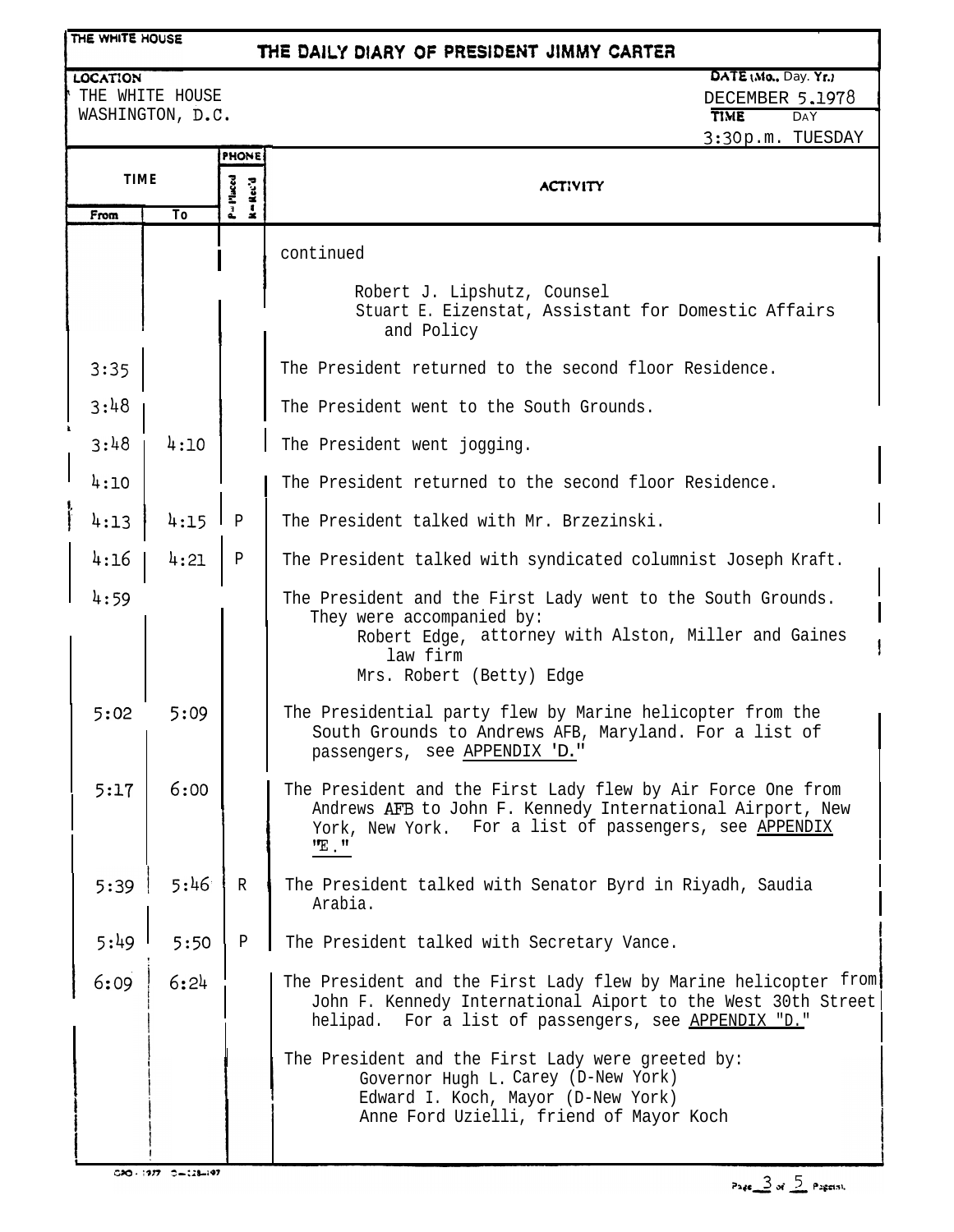| THE WHITE HOUSE                                        |       |                                    | THE DAILY DIARY OF PRESIDENT JIMMY CARTER                                                                                                                                                                                                                                                                                                                                                                                                                                                     |  |  |  |
|--------------------------------------------------------|-------|------------------------------------|-----------------------------------------------------------------------------------------------------------------------------------------------------------------------------------------------------------------------------------------------------------------------------------------------------------------------------------------------------------------------------------------------------------------------------------------------------------------------------------------------|--|--|--|
| <b>LOCATION</b><br>NEW YORK CITY<br>NEW YORK, NEW YORK |       |                                    | DATE (Mo., Day, Yr.)<br>DECEMBER 5, 1978<br>TIME<br><b>DAY</b><br>p.m. TUESDAY<br>?                                                                                                                                                                                                                                                                                                                                                                                                           |  |  |  |
| <b>TIME</b><br>To<br>From                              |       | <b>PHONE</b><br>P=Maced<br>K-Hec'd | <b>ACTIVITY</b>                                                                                                                                                                                                                                                                                                                                                                                                                                                                               |  |  |  |
|                                                        |       |                                    | The President and the First Lady went to their motorcade.                                                                                                                                                                                                                                                                                                                                                                                                                                     |  |  |  |
| 6:27                                                   | 6:35  |                                    | The President and the First Lady motored from the West 30th<br>Street helipad to the Lincoln Center Metropolitan Opera<br>They were accompanied by:<br>House.<br>Governor Carey<br>Mayor Koch<br>Ms. Uzielli                                                                                                                                                                                                                                                                                  |  |  |  |
|                                                        |       |                                    | The President and the First Lady were greeted by:<br>Governor Brendan T. Byrne (D-New Jersey)<br>Mrs. Brendan T. (Jean) Byrne<br>Abraham D. Beame, former Mayor (D-New York)<br>Mrs. Abraham D. (Mary) Beame<br>Frank Taplin, President, Metropolitan Opera<br>Anthony Bliss, Executive Director, Metropolitan Opera<br>Abraham Feinberg, Chairman of the Abe Beame Fundrais-<br>ing Dinner and Member of the Advisory Committee for<br>Trade Negotiations<br>Mrs. Abraham (Lillian) Feinberg |  |  |  |
|                                                        |       |                                    | The President and the First Lady went to their seats at the<br>head table in the Grand Tier Dining Room. For a list of<br>head table guests, see 'APPENDIX "F."                                                                                                                                                                                                                                                                                                                               |  |  |  |
| 6:40                                                   | 7:09  |                                    | The President and the First Lady attended a fundraising<br>dinner for Abe Beame's campaign debts.<br>Members of the press                                                                                                                                                                                                                                                                                                                                                                     |  |  |  |
| 7:18                                                   |       |                                    | The President was introduced by Mr. Beame.                                                                                                                                                                                                                                                                                                                                                                                                                                                    |  |  |  |
| 7:24                                                   | 7:30  |                                    | The President addressed approximately 200 guests attending<br>the dinner,                                                                                                                                                                                                                                                                                                                                                                                                                     |  |  |  |
| 7:46                                                   |       |                                    | The President and the First Lady went to the holding room.                                                                                                                                                                                                                                                                                                                                                                                                                                    |  |  |  |
|                                                        |       |                                    | Enroute, the President and the First Lady greeted dinner<br>guests.                                                                                                                                                                                                                                                                                                                                                                                                                           |  |  |  |
| 8:02                                                   |       |                                    | The President and the First Lady went to their seats in the<br>For a list of guests seated in the<br>Presidential Box.<br>Presidential Box, see APPENDIX "G."                                                                                                                                                                                                                                                                                                                                 |  |  |  |
| 8:05                                                   | 11:43 |                                    | The President and the First Lady attended a performance of<br>"Aida" by the Metropolitan Opera.<br>Members of the press                                                                                                                                                                                                                                                                                                                                                                       |  |  |  |
|                                                        |       |                                    |                                                                                                                                                                                                                                                                                                                                                                                                                                                                                               |  |  |  |